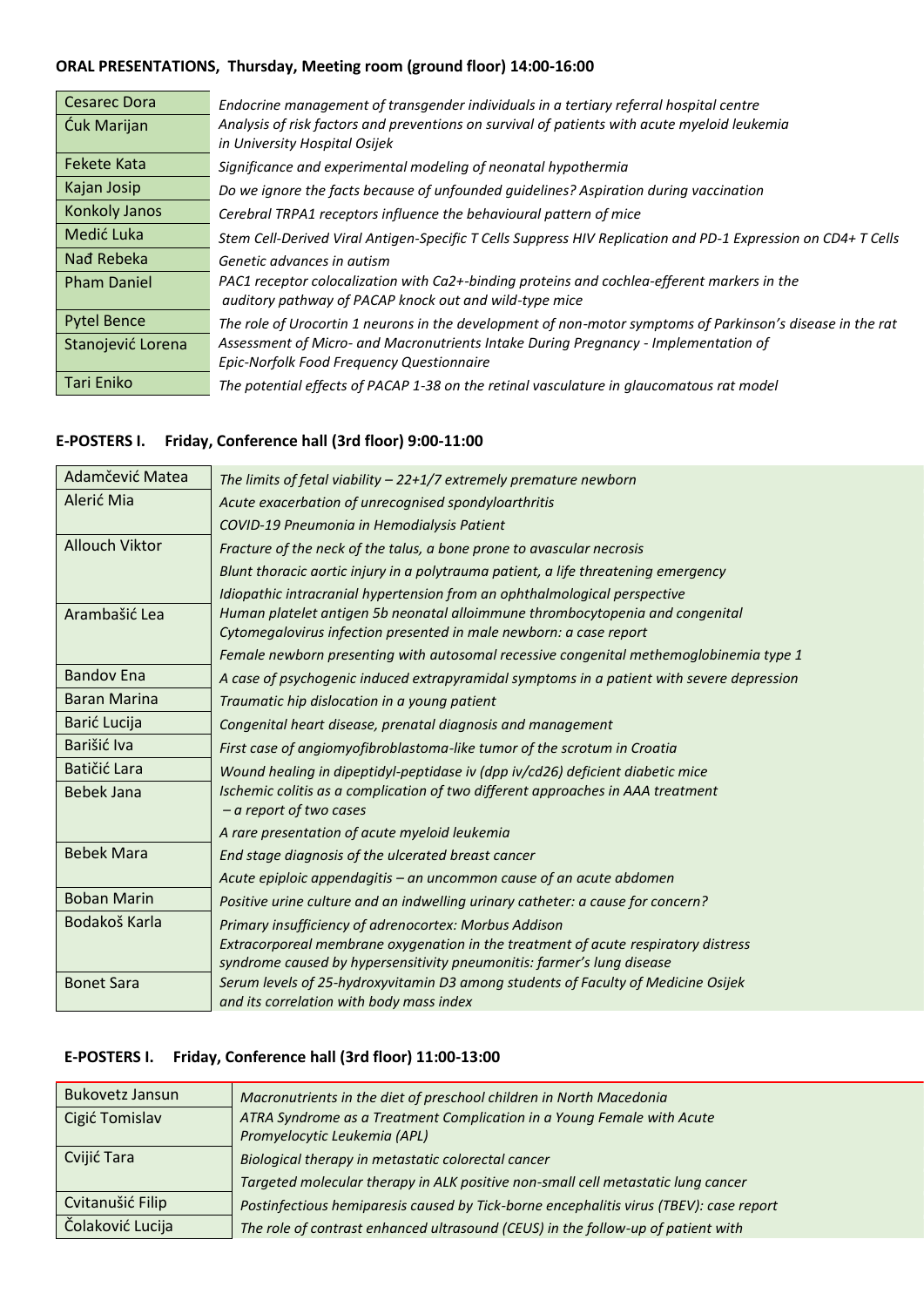|                     | hemorrhagic pseudocyst of the pancreas                                                                 |
|---------------------|--------------------------------------------------------------------------------------------------------|
| Ćehović Asja        | The case of a 52-year old patient suffering from delusional disorder                                   |
| Ćulap Ana-Marija    | Severe COVID-19 in a 17-year-old patient                                                               |
| Delalić Điđi        | Pain management in patients with chronic kidney disease                                                |
|                     | Young, healthy and clinically dead: a case of lethal outpatient COVID-19 in an                         |
|                     | unvaccinated patient                                                                                   |
|                     | Madame, you are COVID negpositive: when the PCR machine fails us; a case report                        |
| Despotović Marta    | A novel likely pathogenic sequence variant in the RUNX1 gene as the cause of                           |
|                     | congenital thrombocytopenia – case report                                                              |
| Dobrošević Matej    | Assessing cost-saving enabled by etanercept biosimilar approval                                        |
| Dodig Vinko         | Immunoglobulin G4-related disease presenting with jaundice                                             |
| Đukić Sara          | Decompensated alcoholic liver cirrhosis with hyperbilirubinemia and hepatic encephalopathy             |
| Ezgeta Dinko        | Non characteristic intussusception in adults                                                           |
| El Mourtada Adel    | Hepatorenal syndrome                                                                                   |
|                     | Autosomal dominant polycystic kidney disease                                                           |
| Zagorac Nikolina    | Ganglioneuroma of the adrenal gland: a case report                                                     |
|                     | Pulmonary embolism and cardiomyopathy due to coronavirus disease 2019 (COVID-19)                       |
| Zulumović Magdalena | A case report of a patient with multivessel coronary artery disease and postinfarction angina pectoris |

# **E-POSTERS II. Friday, Meeting room (ground floor) 9:00-11:00**

| <b>Edl Mia</b>        | Impact of demographic characteristics on outcomes of COVID-19 patients in the Respiratory Center<br>in Clinical Hospital Center Osijek |
|-----------------------|----------------------------------------------------------------------------------------------------------------------------------------|
| Galić Petra           | Treatment with two monoclonal antibodies in patient with migraine and relapsing-remitting<br>multiple sclerosis                        |
|                       | Necrotizing scleritis associated with rheumatoid arthritis                                                                             |
|                       | Importance of vaccination in a patient presenting with cervical intraepithelial neoplasia CIN II                                       |
| <b>Garac Dorian</b>   | Multiple myeloma in a patient with normocytic anemia and compressive spinal fractures                                                  |
| Grba Ema              | "Obesity and COVID 19, a case report of vaccinated patient on invasive mechanical ventilation "                                        |
|                       | "MEN1 syndrome presenting with carcinoid of the lungs in two family members"                                                           |
| Grgić Mia             | Borderline personality disorder and adjustment to physical illness                                                                     |
| Hegna Elena           | Brain and a hole in the heart: Cardiovascular challenge!                                                                               |
| <b>Horvat Mario</b>   | Flail chest caused by thoracic blunt trauma                                                                                            |
| lengalychev Tymur     | Investigation of changes in the chemical composition of teeth enamel after professional teeth cleaning                                 |
| Iuliana-Elena Leaua   | Challenges in Managing Long-standing Crohn's Disease during COVID-19 Pandemic                                                          |
| Ivančević Petra       | Zinc in the population of eastern Croatia                                                                                              |
| Ivanović Martić Laura | Hereditary angioedema and erosive gastritis in pregnancy: a case report                                                                |
| Janjatov Nikola       | Unusual unmasking IRIS in a patient with an advanced infection caused by human<br><i>immunodeficiency virus (HIV)</i>                  |
| Jurić Dora            | Case report: Intracerebral hemorrhage                                                                                                  |
| Jurić Nika            | Case report: Importance of Weight Loss in the Management of Patients with Type 2 Diabetes Mellitus                                     |
| Jurišić Klara         | <b>Ectopic Cervical Pregnancy: Treatment Route</b>                                                                                     |
| Kajba Lea             | Bannwarth syndrome: Rare manifestation of Lyme disease                                                                                 |
| Kajić Josipa          | Multidisciplinary surgical and radiation therapy approach for the treatment of clivus chordoma                                         |
| Kalazić Astrid        | Neurotransmitter modulation by the gut microbiota                                                                                      |
| <b>Karl Dora</b>      | Cholestasis in pregnancy: a case report                                                                                                |
|                       | Intravesical application of Botox: a case report                                                                                       |

# **E-POSTERS II. Friday, Meeting room (ground floor) 11:00-13:00**

| Kelava Leonardo | Dietary supplementation of capsaicinoids reduces caloric intake: a meta-analysis of<br>controlled human trials |
|-----------------|----------------------------------------------------------------------------------------------------------------|
| Marković Ana    | Priapism as a rare sign of chronic myeloid leukemia: Case report                                               |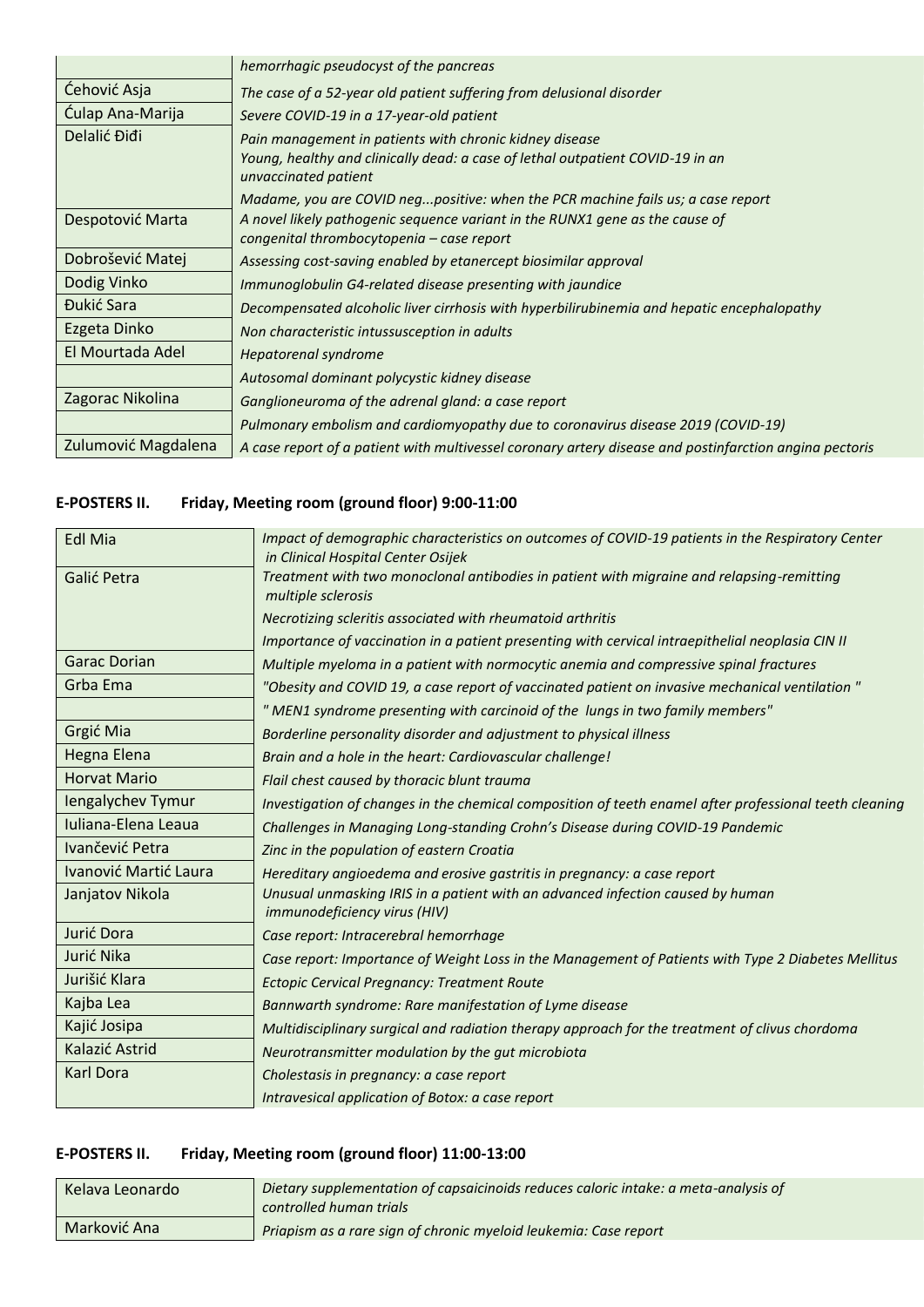| Kokanović Marija Mateja | Sexting: love or a lesson?                                                                                                               |
|-------------------------|------------------------------------------------------------------------------------------------------------------------------------------|
| Kolak Ena               | Capgras Delusion in Posterior Cortical Atrophy-A Quantitative Multimodal Imaging Single Case Study                                       |
|                         | The Gut Microbiota in Multiple Sclerosis: An Overview of Clinical Trials                                                                 |
| Koporčić Mario          | Skin and soft tissue infections caused by body piercing                                                                                  |
| Kršek Antea             | Mediterranean vs. Vegetarian Diet in Alleviating Cardiovascular Diseases                                                                 |
| Kurina Christian        | Erectile function in university students in Osijek during pandemia COVID-19                                                              |
| Kurtović Ivana          | Granulomatosis with polyangiitis; Wegener's granulomatosis: a case report                                                                |
| Laslo Dorian            | Inflammatory myofibroblastic tumor of the spleen: a case report                                                                          |
| Lilik Veronika          | Systematic review and meta-analysis on the prognostic role of exosomal biomarkers in<br>pancreatic ductal adenocarcinoma                 |
| Listeš Ante             | Vascular Parkinsonism: a case report                                                                                                     |
| Lukač Kaja              | Atrial septal defect - last minute call for closure: a case report                                                                       |
| Lukač Petra             | Fibrodysplasia ossificans progressiva (FOP)                                                                                              |
| Lukenda Lana            | Hidradenitis suppurativa - a case report                                                                                                 |
| Lukić Matea             | The influence of unhealthy lifestyle habits on the cardiometabolic profile of young<br>seemingly healthy adults in Osijek-Baranja County |
| Lužaić Karla            | Conservative treatment of obstipation resulting in rectal distension of 16 centimeters                                                   |
| Maduna Ivanka           | Vertebral artery dissection and acute pontine infarction: A case report                                                                  |
| Majstorović Ana         | Transgenderism in early age - a risk factor for suicide                                                                                  |
| Malbašić Anton          | <b>Medical Imaging Contrast Media Consumption: Overview in Croatia</b>                                                                   |
| Mijatović Iva           | Multidisciplinary approach in the treatment of vulgar psoriasis: a case report                                                           |
| Trkulja Ines            | Massive pulmonary embolism following HIPEC in treatment of appendiceal mucinous adenocarcinoma                                           |

# **E-POSTERS III. Saturday, Conference hall (3rd floor) 8:30-10:30**

| Marijanović Drago     | Recurrent intentional foreign body ingestion in psychiatric patient                                                            |
|-----------------------|--------------------------------------------------------------------------------------------------------------------------------|
|                       | Massive ventral hernia in a palliative breast cancer patient                                                                   |
| <b>Ageel Shibel</b>   | Prurigo diabeticorum: chronic prurigo in a patient suffering from diabetes mellitus                                            |
|                       | An overactive urinary bladder with a total uterine prolapse                                                                    |
| Markuš Petra          | Large blood vessel embolism as a complication of Covid-19 infection                                                            |
| <b>Marton Zsombor</b> | Dynamics of PAC1 Receptor mRNA Expression in the Subsantia Nigra in the Rotenone                                               |
| Marušić Romana        | Model of Parkinson's Disease in Rats                                                                                           |
|                       | Juvenile hemochromatosis: A case report                                                                                        |
|                       | Regulation of glycaemia with the insulin pump in a patient with diabetes mellitus type 1 and<br>celiac disease - a case report |
| Matić Lucija          | Oral and ocular dirofilariasis - case report                                                                                   |
| Matijašević Leo       | Traumatic anterolisthesis of the cervical spine due to ground level fall on the escalator                                      |
| Matišić Mislav        | Mechanical Thrombectomy of Acute Middle Cerebral Artery Occlusion: a case report                                               |
| Medić Luka            | <b>Tetralogy of Fallot</b>                                                                                                     |
| Merkl Zsofia          | The development of hypothermia in young children                                                                               |
| Mešin Marko           | Acute renal transplant rejection in a patient with polycystic kidney disease                                                   |
| Maloča Toni           | Plasmacytoma of the calcaneus: A Case Report                                                                                   |
| Milenović Maja        | Palpebral reconstruction after posttraumatic ptosis                                                                            |
| Miletić Jelena        | Cardiac failure presented as an acute respiratory failure in pregnant women with preeclampsia                                  |
|                       | and newly diagnosed valvular disease                                                                                           |
| Miličević Ozana       | Autoimmunity as a first manifestation of primary immunodeficiency in a pediatric patient<br>with DiGeorge syndrome             |
| Milošević Marta       | Electroconvulsive therapy (ECT) in treating resistant schizophrenia $-$ is there a place for                                   |
|                       | it in 21st century?                                                                                                            |
| Miočić Zara           | Infective endocarditis masked by COVID-19 infection: a case report                                                             |
|                       | Difference in treatment of pituitary incidentalomas in two patients with no endocrinopathies                                   |
|                       | Steroid induced hyperglycemia in chemotherapy treated oncology patient                                                         |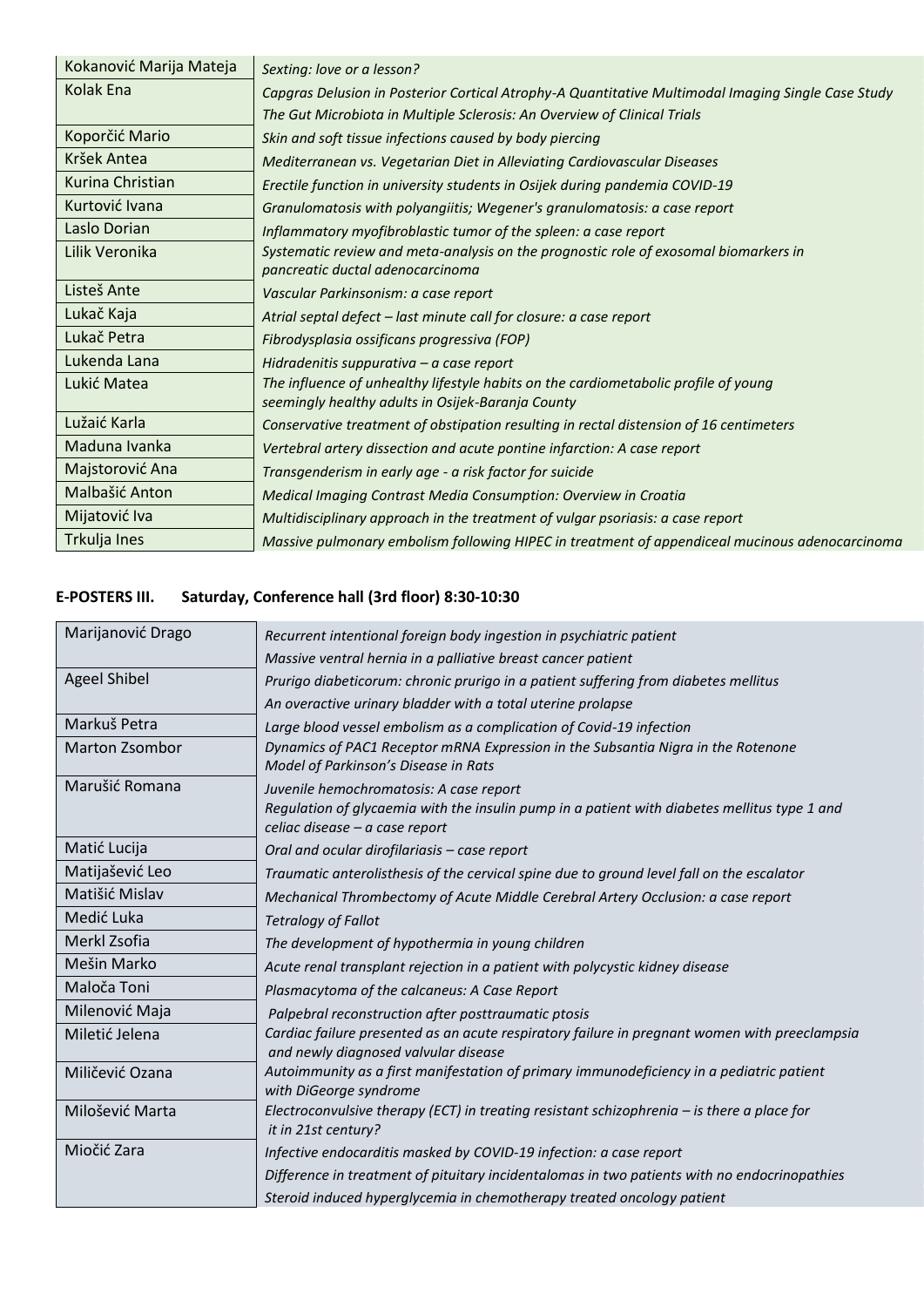# **E-POSTERS III. Saturday, Conference hall (3rd floor) 10:30-12:30**

| Mišić Nataša         | The role of biochemical parameters in determining the etiology of acute pancreatitis                                                                                                                                  |
|----------------------|-----------------------------------------------------------------------------------------------------------------------------------------------------------------------------------------------------------------------|
| <b>Molnar Abigel</b> | Ectopic neurons in the dentate gyrus in human temporal lobe epilepsy                                                                                                                                                  |
| Mrdeža Antonia       | Metastatic mixed non-seminomatous germ cell tumor with PNET component - A Case Report<br>Importance of encouraging consultations in the family phisician's office in the early detection<br>of cancer - A case report |
| Mrvelj Božana        | The importance of the School Health Service for a primary school student with attention deficit<br>hyperactivity disorder                                                                                             |
| Nad Rebeka           | Pneumonia in Rhodococcus equi infection in severely immunocompromised woman                                                                                                                                           |
| Novak Nikolina       | Patient entering the wrong doors almost lost in diagnostic struggle                                                                                                                                                   |
| Nuić Ana             | HLA-B27 Positive Ankylosing Spondylitis in a Young Patient: a Case Report                                                                                                                                             |
| Nyakas Viktorija     | Neck-shaft angle measurement in children - can we trust in conventional radiographs?                                                                                                                                  |
| Okolić Mirela        | The Antimicrobial Susceptibility Profile of Staphylococcus aureus Clinical isolates at                                                                                                                                |
|                      | University Hospital Center Osijek<br>The first case of carbapenem resistant Klebsiella pneumoniae in a severely immunocompromised<br>patient                                                                          |
| Opačak Katarina      | Mind over muscle                                                                                                                                                                                                      |
| Palfi Krisztina      | The relationship between burnout, mental wellbeing and cognitive emotion regulation strategies<br>among emergency department workers                                                                                  |
| Paradinović Lea      | Improving quality of life in type 1 diabetes mellitus patient by using FreeStyle Libre system                                                                                                                         |
| Patko Evelin         | Investigation of PACAP1-38 eye-drops treatment in glaucoma                                                                                                                                                            |
| Pavlić Klara         | A rare case of undifferentiated carcinoma with rhabdoid features arising in the<br>gastrointestinal tract: a case report                                                                                              |
| Pavlovsky Maja       | A Young Female Patient Presenting With Recurrent Infective Endocarditis Secondary to<br>Intravenous Drug Abuse: a Case Report                                                                                         |
| Perić Leon           | Left ventricular hypertrophy: what to do? - case report                                                                                                                                                               |
| Petrinović Matea     | Cutaneous mastocytosis: Report of one case                                                                                                                                                                            |
| Poje Marta           | Alcoholism as an obstacle for liver transplantation - pro et contra                                                                                                                                                   |
| Cikoja Filip         | Progressive weight loss in uncommon condition of acquired central diabetes insipidus (CDI) : case report                                                                                                              |
| Pokos Jelena         | Suicide attempt in a state of alcohol hallucinosis - case report                                                                                                                                                      |
| Matišić Mirna        | Cutaneous lesions as an only symptom of COVID-19: a case report.                                                                                                                                                      |
|                      |                                                                                                                                                                                                                       |

# **E-POSTERS IV. Saturday, Meeting room (ground floor) 8:30-10:30**

| Kisić Sven            | Post covid Guillain-Barre syndrome and Longitudinal Extensive Transverse Myelitis Overlap<br>syndrome: case report                                                                                                 |
|-----------------------|--------------------------------------------------------------------------------------------------------------------------------------------------------------------------------------------------------------------|
| Poslon Željka         | A retrospective study of next generation sequencing at the Faculty of Medicine in Rijeka (Croatia)<br>from 2017 to 2021                                                                                            |
| Prica Ana             | Antimicrobial susceptibility pattern of Acinetobacter baumanii and Pseudomonas aeruginosa<br>Anti – vascular endothelial growth factor (anti – VEGF) drugs for diabetic macular oedema<br>and diabetic retinopathy |
| Prigl Ivan            | Carbapenem and colistin resistant Klebsiella pneumoniae                                                                                                                                                            |
| Prošić Ivan           | Convenience and benefits of hybrid closed loop system                                                                                                                                                              |
| Pudić Matilda         | Implementation of pharmacogenetics in treating acute myelomonocytic leukemia                                                                                                                                       |
| Putrić Posavec Jurica | Complications of improper ICD electrode extraction in 28 year-old patient                                                                                                                                          |
| Racetin Andrea        | Neuroendocrine tumor of unknown primary origin                                                                                                                                                                     |
| Radičević Zlatka      | Cytological and histological diagnosis of multiple endocrine neoplasia type $2b - A$ case report                                                                                                                   |
| Sabo Dea              | Epileptic seizure as the first manifestation of multiple sclerosis                                                                                                                                                 |
| Santini Mihovil       | HACEK endocarditis and its epiphenomena                                                                                                                                                                            |
| Seletković Dominik    | Microduplication 1p13.3 with unclear clinical influence in children with intellectual deficiency<br>and obesity – case report                                                                                      |
| Smajić Matea          | A case series of Trichinosis in people in eastern Croatia                                                                                                                                                          |
| Soldo Domagoj         | Alcohol and cannabinoid dependence in emotionally unstable personality                                                                                                                                             |